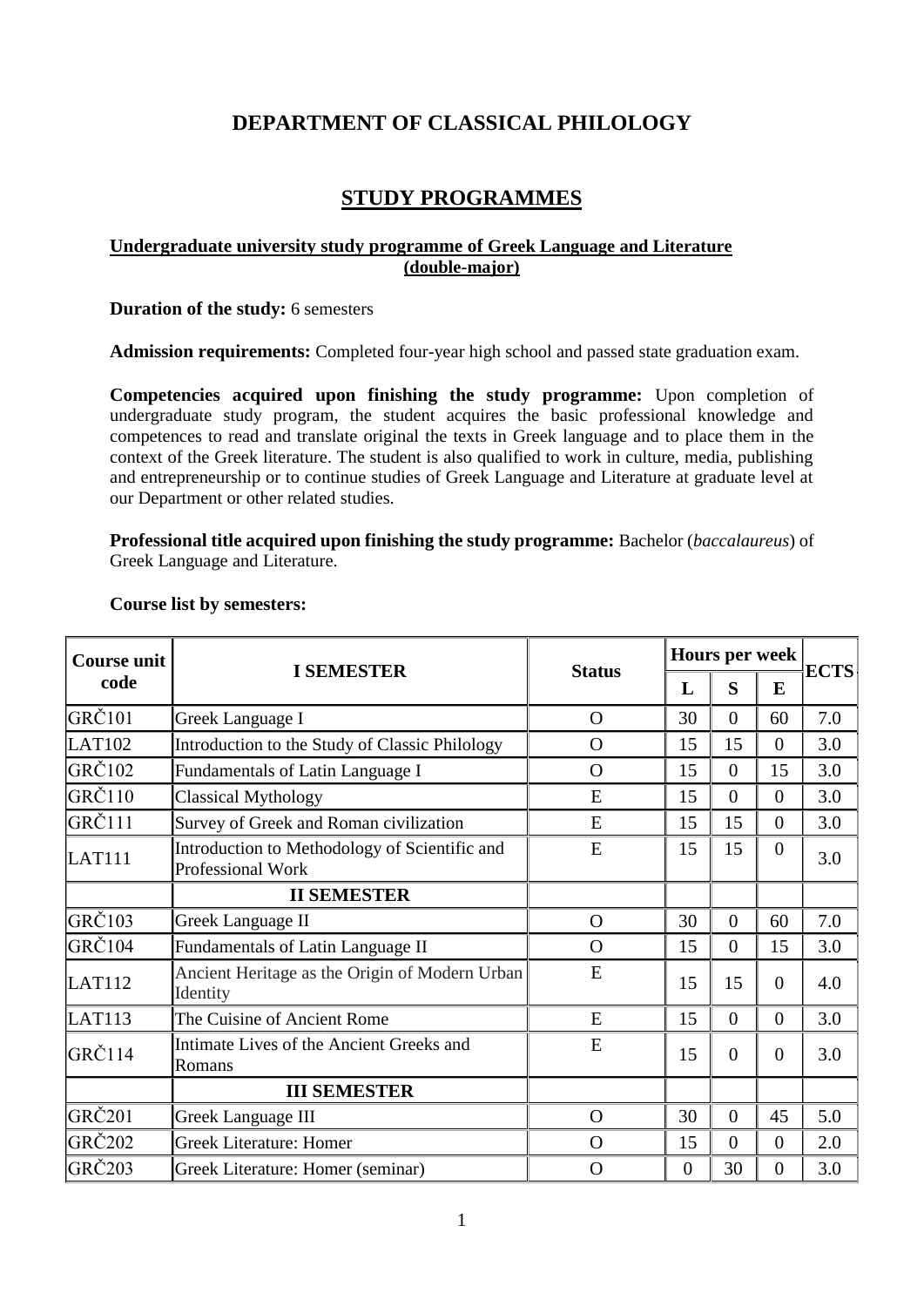| LAT <sub>204</sub> | Metrics                                                            | $\Omega$     | 15             | $\mathbf{0}$   | $\overline{0}$   | 2.0 |
|--------------------|--------------------------------------------------------------------|--------------|----------------|----------------|------------------|-----|
| $GR\check{C}110$   | <b>Classical Mythology</b>                                         | E            | 15             | $\overline{0}$ | $\overline{0}$   | 3.0 |
| $GR\check{C}111$   | Survey of Greek and Roman civilization                             | E            | 15             | 15             | $\overline{0}$   | 3.0 |
| <b>LAT111</b>      | Introduction to Methodology of Scientific and<br>Professional Work | E            | 15             | 15             | $\theta$         | 3.0 |
|                    | <b>IV SEMESTER</b>                                                 |              |                |                |                  |     |
| GRČ <sub>204</sub> | <b>Greek Language IV</b>                                           | $\Omega$     | 30             | $\mathbf{0}$   | 45               | 5.0 |
| GRČ <sub>205</sub> | <b>Greek Literature: Classics</b>                                  | $\Omega$     | 15             | $\overline{0}$ | $\overline{0}$   | 2.0 |
| GRČ <sub>206</sub> | Greek Literature: Classics (seminar)                               | $\Omega$     | $\overline{0}$ | 30             | $\overline{0}$   | 3.0 |
| GRČ219             | <b>Historical Phonetics of the Classical Languages</b>             | $\Omega$     | 15             | $\overline{0}$ | 15               | 3.0 |
| <b>LAT112</b>      | Ancient Heritage as the Origin of Modern Urban<br>Identity         | E            | 15             | 15             | $\theta$         | 4.0 |
| LAT113             | The Cuisine of Ancient Rome                                        | E            | 15             | $\overline{0}$ | $\overline{0}$   | 3.0 |
| GRČ114             | Intimate Lives of the Ancient Greeks and<br>Romans                 | E            | 15             | $\overline{0}$ | $\overline{0}$   | 3.0 |
|                    | <b>V SEMESTER</b>                                                  |              |                |                |                  |     |
| GRČ217             | Greek Literature: Enlightenment                                    | $\Omega$     | 15             | $\overline{0}$ | $\overline{0}$   | 2.0 |
| GRČ218             | Greek Literature: Enlightenment (seminar)                          | $\Omega$     | $\overline{0}$ | 30             | $\overline{0}$   | 3.0 |
| GRČ310             | <b>Greek Historical Grammar</b>                                    | $\Omega$     | 30             | $\overline{0}$ | $\overline{0}$   | 3.0 |
| GRČ302             | Assigned Readings in Greek I                                       | $\Omega$     | $\overline{0}$ | 30             | $\overline{0}$   | 4.0 |
| GRČ303             | Fundamentals of the Modern Greek Language I                        | $\Omega$     | 15             | $\mathbf{0}$   | 15               | 3.0 |
| GRČ110             | <b>Classical Mythology</b>                                         | E            | 15             | $\overline{0}$ | $\overline{0}$   | 3.0 |
| GRČ111             | Survey of Greek and Roman civilization                             | E            | 15             | 15             | $\overline{0}$   | 3.0 |
| <b>LAT111</b>      | Introduction to Methodology of Scientific and<br>Professional Work | E            | 15             | 15             | $\overline{0}$   | 3.0 |
|                    | <b>VI SEMESTER</b>                                                 |              |                |                |                  |     |
| GRČ307             | Greek Literature: IV century                                       | $\mathbf{O}$ | 15             | $\overline{0}$ | $\overline{0}$   | 2.0 |
| GRČ308             | Greek Literature: IV century (seminar)                             | $\mathbf O$  | $\overline{0}$ | 30             | $\boldsymbol{0}$ | 3.0 |
| GRČ309             | Final paper                                                        | $\Omega$     | $\overline{0}$ | $\overline{0}$ | $\overline{0}$   | 4.0 |
| GRČ306             | Fundamentals of the Modern Greek Language II                       | E            | 15             | $\overline{0}$ | 15               | 3.0 |
| <b>LAT112</b>      | Ancient Heritage as the Origin of Modern Urban<br>Identity         | E            | 15             | 15             | $\overline{0}$   | 4.0 |
| LAT113             | The Cuisine of Ancient Rome                                        | ${\bf E}$    | 15             | $\overline{0}$ | $\overline{0}$   | 3.0 |
| GRČ <sub>114</sub> | Intimate Lives of the Ancient Greeks and<br>Romans                 | E            | 15             | $\overline{0}$ | $\mathbf{0}$     | 3.0 |

## **Undergraduate university study programme of Latin Language and Roman Literature (double-major)**

**Duration of the study:** 6 semesters

**Admission requirements:** Completed four-year high school and passed state graduation exam.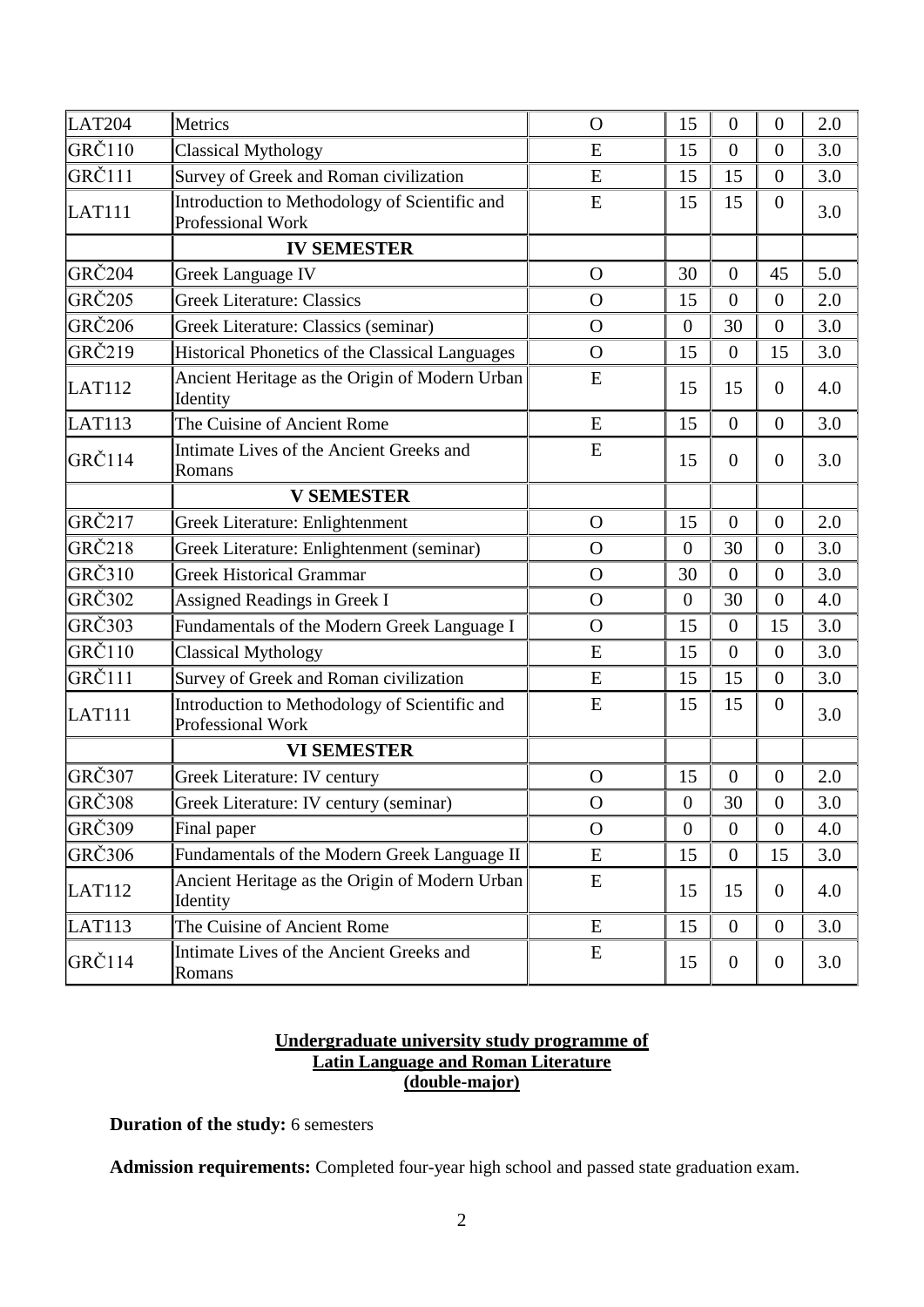**Competencies acquired upon finishing the study programme:** Upon completion of undergraduate study program, the student acquires the basic professional knowledge and competences to read and translate original the texts in Latin language and to place them in the context of the Roman literature. The student is also qualified to work in culture, media, publishing and entrepreneurship or to continue studies of Latin Language and Roman Literature at graduate level at our Department or other related studies.

**Professional title acquired upon finishing the study programme:** Bachelor (*baccalaureus*) of Latin Language and Roman Literature.

| <b>Course unit</b> |                                                                        |                |                | <b>Hours per week</b> |                  |             |
|--------------------|------------------------------------------------------------------------|----------------|----------------|-----------------------|------------------|-------------|
| code               | <b>I SEMESTER</b>                                                      | <b>Status</b>  | L              | S                     | E                | <b>ECTS</b> |
| <b>LAT101</b>      | Latin Language I                                                       | $\Omega$       | 30             | $\overline{0}$        | 60               | 7.0         |
| LAT <sub>102</sub> | Introduction to Classical Philology                                    | $\Omega$       | 15             | 15                    | $\theta$         | 3.0         |
| <b>LAT103</b>      | Fundamentals of Greek Language I                                       | $\mathbf O$    | 15             | $\overline{0}$        | 15               | 3.0         |
| GRČ110             | <b>Classical Mythology</b>                                             | E              | 15             | $\overline{0}$        | $\overline{0}$   | 3.0         |
| GRČ111             | Survey of Greek and Roman civilization                                 | E              | 15             | 15                    | $\overline{0}$   | 3.0         |
| <b>LAT111</b>      | Introduction to Methodology of Scientific and<br>Professional Work     | E              | 15             | 15                    | $\overline{0}$   | 3.0         |
| GRČ303             | Fundamentals of the Modern Greek Language I                            | E              | 15             | $\overline{0}$        | 15               | 3.0         |
|                    | <b>II SEMESTER</b>                                                     |                |                |                       |                  |             |
| <b>LAT104</b>      | Latin Language II                                                      | $\overline{O}$ | 30             | $\overline{0}$        | 60               | 7.0         |
| <b>LAT106</b>      | <b>Fundamentals of Greek Language II</b>                               | $\overline{O}$ | 15             | $\boldsymbol{0}$      | 15               | 3.0         |
| GRČ306             | Fundamentals of the Modern Greek Language II                           | E              | 15             | $\overline{0}$        | 15               | 3.0         |
| <b>LAT112</b>      | Ancient Heritage as the Origin of Modern Urban<br>Identity             | E              | 15             | 15                    | $\Omega$         | 4.0         |
| LAT113             | The Cuisine of Ancient Rome                                            | E              | 15             | $\overline{0}$        | $\overline{0}$   | 3.0         |
| <b>GRČ114</b>      | Intimate Lives of the Ancient Greeks and<br>Romans                     | E              | 15             | $\overline{0}$        | $\overline{0}$   | 3.0         |
|                    | <b>III SEMESTER</b>                                                    |                |                |                       |                  |             |
| <b>LAT201</b>      | Latin Language III                                                     | $\mathbf{O}$   | 30             | $\overline{0}$        | 45               | 5.0         |
| <b>LAT306</b>      | Roman Literature: Rhetoric, Epistolography and<br>Philosophy           | $\overline{O}$ | 15             | $\overline{0}$        | $\overline{0}$   | 2.0         |
| <b>LAT307</b>      | Roman Literature: Rhetoric, Epistolography and<br>Philosophy (seminar) | $\Omega$       | $\overline{0}$ | 30                    | $\theta$         | 3.0         |
| LAT <sub>204</sub> | Metrics                                                                | $\Omega$       | 15             | $\theta$              | $\boldsymbol{0}$ | 2.0         |
| <b>GRČ303</b>      | Fundamentals of the Modern Greek Language I                            | E              | 15             | $\overline{0}$        | 15               | 3.0         |
| <b>LAT111</b>      | Introduction to Methodology of Scientific and<br>Professional Work     | E              | 15             | 15                    | $\overline{0}$   | 3.0         |
| GRČ110             | <b>Classical Mythology</b>                                             | E              | 15             | $\overline{0}$        | $\boldsymbol{0}$ | 3.0         |
| GRČ111             | Survey of Greek and Roman civilization                                 | E              | 15             | 15                    | $\overline{0}$   | 3.0         |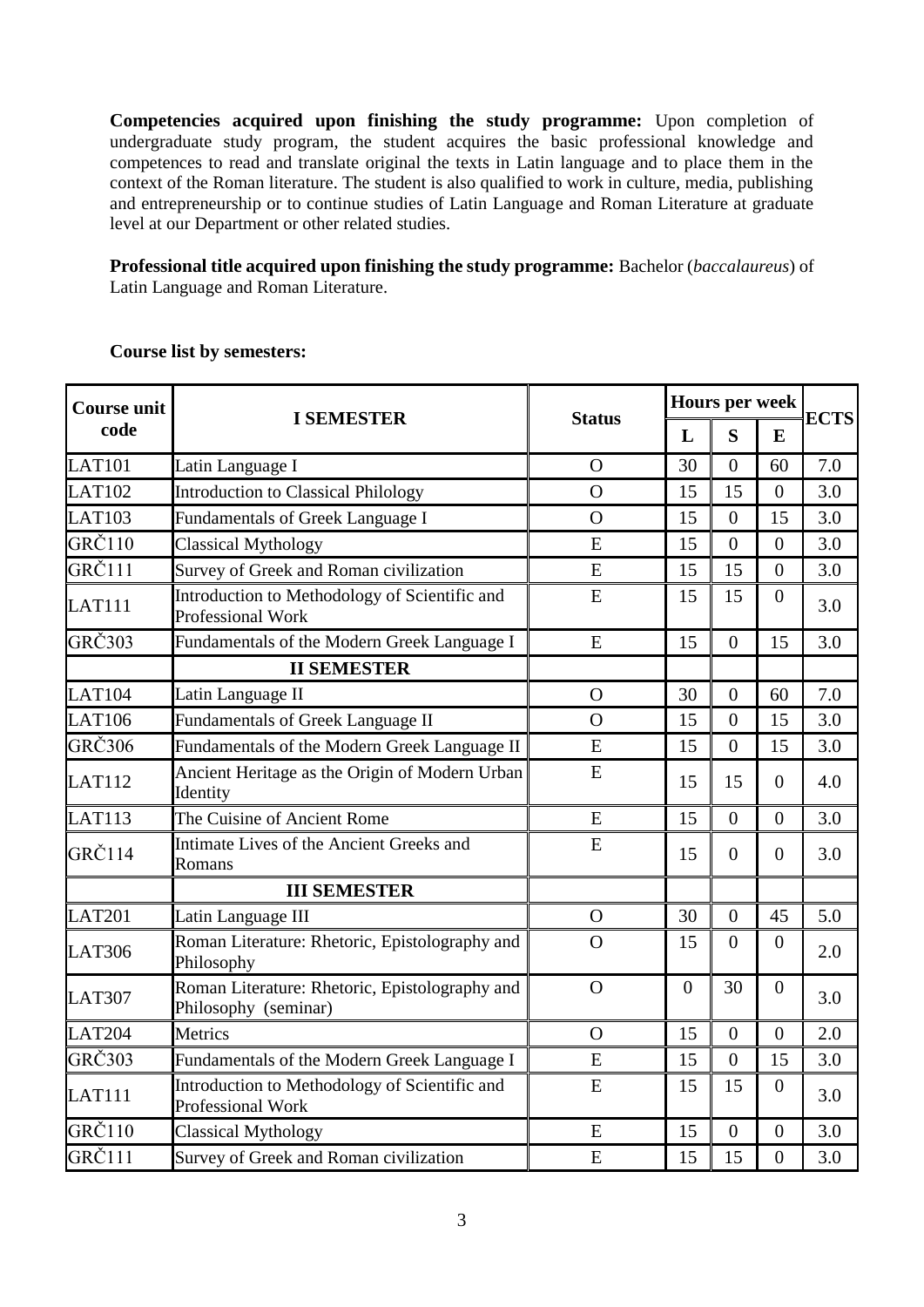|                    | <b>IV SEMESTER</b>                                                        |                |                  |                |                  |     |
|--------------------|---------------------------------------------------------------------------|----------------|------------------|----------------|------------------|-----|
| <b>LAT205</b>      | Latin Language IV                                                         | $\overline{O}$ | 15               | $\Omega$       | 45               | 5.0 |
| <b>LAT302</b>      | Roman Literature: Historiography                                          | $\Omega$       | 15               | $\overline{0}$ | $\overline{0}$   | 2.0 |
| <b>LAT303</b>      | Roman Literature: Historiography (seminar)                                | $\mathbf{O}$   | $\Omega$         | 30             | $\Omega$         | 3.0 |
| GRČ219             | Historical Phonetics of the Classical Languages                           | $\mathbf{O}$   | 15               | $\overline{0}$ | 15               | 3.0 |
| <b>GRČ306</b>      | Fundamentals of the Modern Greek Language II                              | E              | 15               | $\overline{0}$ | 15               | 3.0 |
| <b>LAT112</b>      | Ancient Heritage as the Origin of Modern Urban<br>Identity                | E              | 15               | 15             | $\overline{0}$   | 4.0 |
| LAT113             | The Cuisine of Ancient Rome                                               | E              | 15               | $\overline{0}$ | $\overline{0}$   | 3.0 |
| <b>GRČ114</b>      | Intimate Lives of the Ancient Greeks and<br>Romans                        | E              | 15               | $\overline{0}$ | $\overline{0}$   | 3.0 |
|                    | <b>V SEMESTER</b>                                                         |                |                  |                |                  |     |
| <b>LAT206</b>      | Roman Literature: Epic and Satire                                         | $\Omega$       | 15               | $\overline{0}$ | $\overline{0}$   | 2.0 |
| <b>LAT207</b>      | Roman Literature: Epic and Satire (seminar)                               | $\Omega$       | $\theta$         | 30             | $\overline{0}$   | 3.0 |
| <b>LAT301</b>      | Assigned Readings in Latin I                                              | $\overline{O}$ | $\overline{0}$   | 30             | $\overline{0}$   | 4.0 |
| <b>LAT309</b>      | Early Latin Inscriptions                                                  | $\overline{O}$ | $\theta$         | 30             | $\overline{0}$   | 3.0 |
| <b>LAT310</b>      | <b>Latin Historical Grammar</b>                                           | $\overline{O}$ | 30               | $\overline{0}$ | $\overline{0}$   | 3.0 |
| $GR\check{C}303$   | Fundamentals of the Modern Greek Language I                               | E              | 15               | $\Omega$       | 15               | 3.0 |
| <b>LAT111</b>      | Introduction to Methodology of Scientific and<br><b>Professional Work</b> | E              | 15               | 15             | $\overline{0}$   | 3.0 |
| <b>GRČ110</b>      | <b>Classical Mythology</b>                                                | E              | 15               | $\overline{0}$ | $\boldsymbol{0}$ | 3.0 |
| <b>GRČ111</b>      | Survey of Greek and Roman civilization                                    | E              | 15               | 15             | $\overline{0}$   | 3.0 |
|                    | <b>VI SEMESTER</b>                                                        |                |                  |                |                  |     |
| <b>LAT202</b>      | Literature: Lyrics and Epigram                                            | $\Omega$       | 15               | $\overline{0}$ | $\overline{0}$   | 2.0 |
| <b>LAT203</b>      | Literature: Lyrics and Epigram (seminar)                                  | $\mathbf{O}$   | $\overline{0}$   | 30             | $\overline{0}$   | 3.0 |
| GRČ306             | Fundamentals of the Modern Greek Language II                              | E              | $\overline{0}$   | $\overline{0}$ | 30               | 2.0 |
| LAT112             | Ancient Heritage as the Origin of Modern Urban<br>Identity                | E              | 15               | 15             | $\Omega$         | 4.0 |
| LAT113             | The Cuisine of Ancient Rome                                               | E              | 15               | $\overline{0}$ | $\overline{0}$   | 3.0 |
| GRČ <sub>114</sub> | Intimate Lives of the Ancient Greeks and<br>Romans                        | E              | 15               | $\overline{0}$ | $\overline{0}$   | 3.0 |
| LAT311             | Final paper                                                               | $\mathbf O$    | $\boldsymbol{0}$ | $\overline{0}$ | $\overline{0}$   | 4.0 |

## **Graduate university study programme of Greek Language and Literature - Teacher's Education (double-major)**

**Duration of the study:** 4 semesters.

**Admission requirements:** Completed three-year undergraduate study programme of Greek Language and Literature.

## **After having completed the graduate study programme, the student will be able to:**

- distinguish the basic aims and tasks of Greek language teaching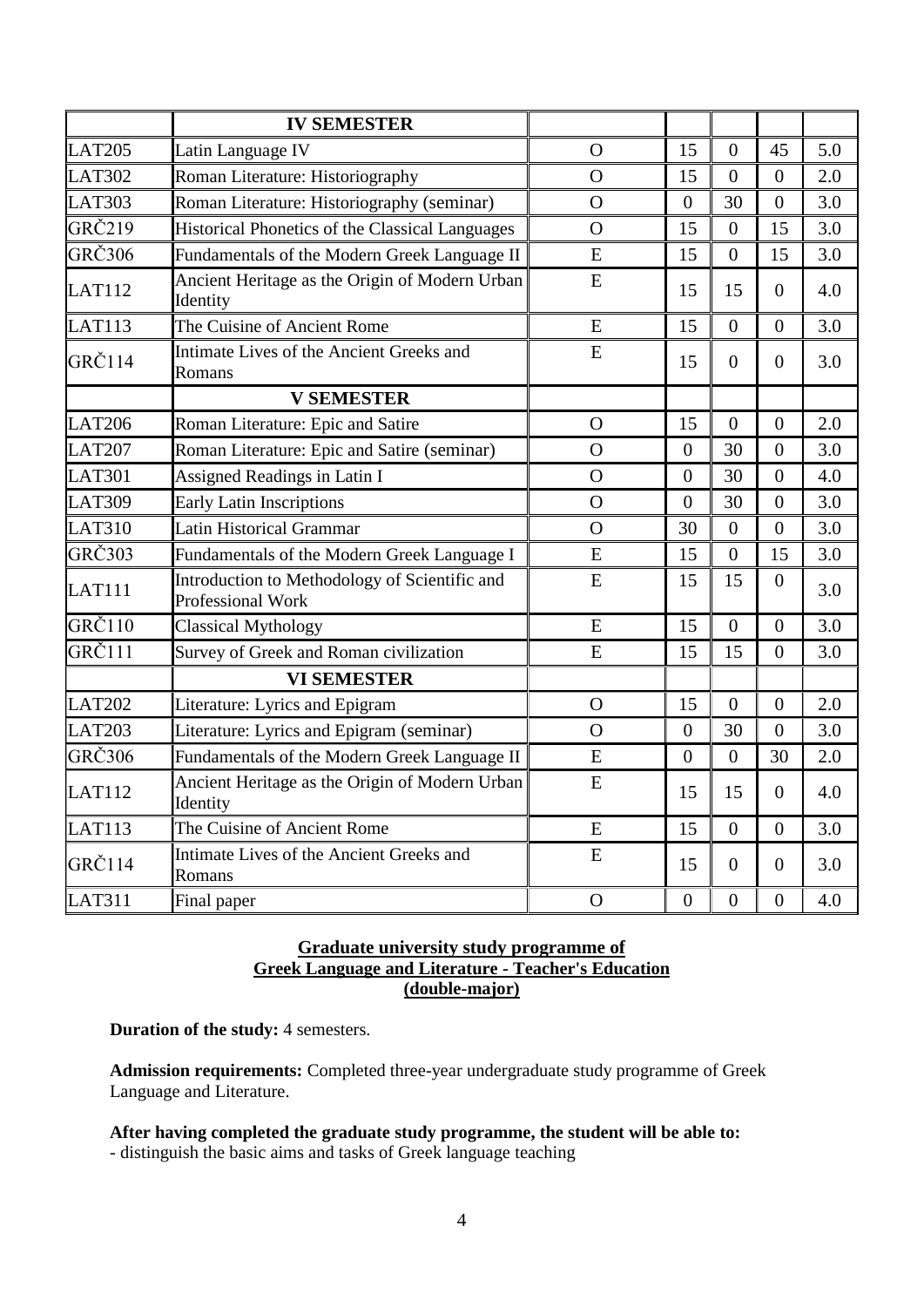- analyze the characteristics of cognitive and affective factors in the process of learning and teaching Greek

- recognize and describe the main approaches and methods in teaching Greek

- prepare and teach a Greek lesson in elementary and high school based on the prescribed curriculum and in accordance with student's needs

- interpret and analyze a Greek literary texts in terms of phonology, morphology, syntax, lexis and style

- interpret and analyze works of Greek authors in the context of periodization, genealogy and literary canons

- critically discuss the development stages of Greek language and changes within these stages
- recognize the importance of tradition and cultural heritage of ancient Greek civilization
- evaluate the reception of classical Greek authors in the later literary periods
- conduct independent research within the topics of special interest
- engage in scientific activities and participate in research projects
- apply ethical principles in autonomous and team problem solving and research conducting
- correlate different approaches, sources of cognition and knowledge
- assess the importance of scientific activity in an international context.

#### **Professional title acquired upon finishing the study programme:** Master of Greek Language and Literature.

| <b>Course unit</b> |                                                            | <b>Status</b>  |                | Hours per week |                |     | <b>ECTS</b> |
|--------------------|------------------------------------------------------------|----------------|----------------|----------------|----------------|-----|-------------|
| code               | <b>I SEMESTER</b>                                          | L              | S              | E              |                |     |             |
| GRČ                | <b>Assigned Reading I (Greek)</b>                          | $\Omega$       | $\overline{0}$ | 30             | $\overline{0}$ | 3.0 |             |
| <b>GRČ422</b>      | Hellenism I                                                | E              | 15             | 30             | $\mathbf{0}$   | 5.0 |             |
|                    | <b>Didactics</b>                                           | $\Omega$       | 30             | 15             | $\overline{0}$ | 5.0 |             |
|                    | Psychology of Education I                                  | $\Omega$       | 30             | 15             | $\overline{0}$ | 5.0 |             |
|                    | Basic Knowledge on Education                               | $\Omega$       | 30             | 15             | $\overline{0}$ | 5.0 |             |
|                    | <b>II SEMESTER</b>                                         |                |                |                |                |     |             |
| <b>GRČ406</b>      | <b>Classical Languages Teaching Methods I</b>              | $\Omega$       | 15             | $\overline{0}$ | 15             | 2.0 |             |
| GRČ414             | <b>Assigned Reading II (Greek)</b>                         | $\Omega$       | $\overline{0}$ | 30             | $\overline{0}$ | 3.0 |             |
| GRČ114             | Intimate Lives of the Ancient Greeks and<br>Romans         | E              | 15             | $\overline{0}$ | $\overline{0}$ | 3.0 |             |
| LAT112             | Ancient Heritage as the Origin of Modern Urban<br>Identity | E              | 15             | 15             | $\overline{0}$ | 4.0 |             |
| <b>LAT113</b>      | The Cuisine of Ancient Rome                                | E              | 15             | $\overline{0}$ | $\overline{0}$ | 3.0 |             |
|                    | Psychology of Education II                                 | $\overline{O}$ | 30             | 15             | $\overline{0}$ | 5.0 |             |
|                    | Theory of Education in Practice                            | $\mathbf O$    | 30             | 15             | $\overline{0}$ | 5.0 |             |
|                    | Art of Teaching                                            | $\Omega$       | 30             | 15             | $\overline{0}$ | 5.0 |             |
|                    | <b>III SEMESTER</b>                                        |                |                |                |                |     |             |
| GRČ413             | <b>Classical Languages Teaching Methods II</b>             | $\Omega$       | 30             | $\overline{0}$ | 30             | 4.0 |             |
| GRČ415             | <b>Assigned Reading I (Greek)</b>                          | $\Omega$       | $\overline{0}$ | 30             | $\overline{0}$ | 3.0 |             |
| <b>GRČ422</b>      | Hellenism I                                                | E              | 15             | 30             | $\overline{0}$ | 5.0 |             |
|                    | <b>IV SEMESTER</b>                                         |                |                |                |                |     |             |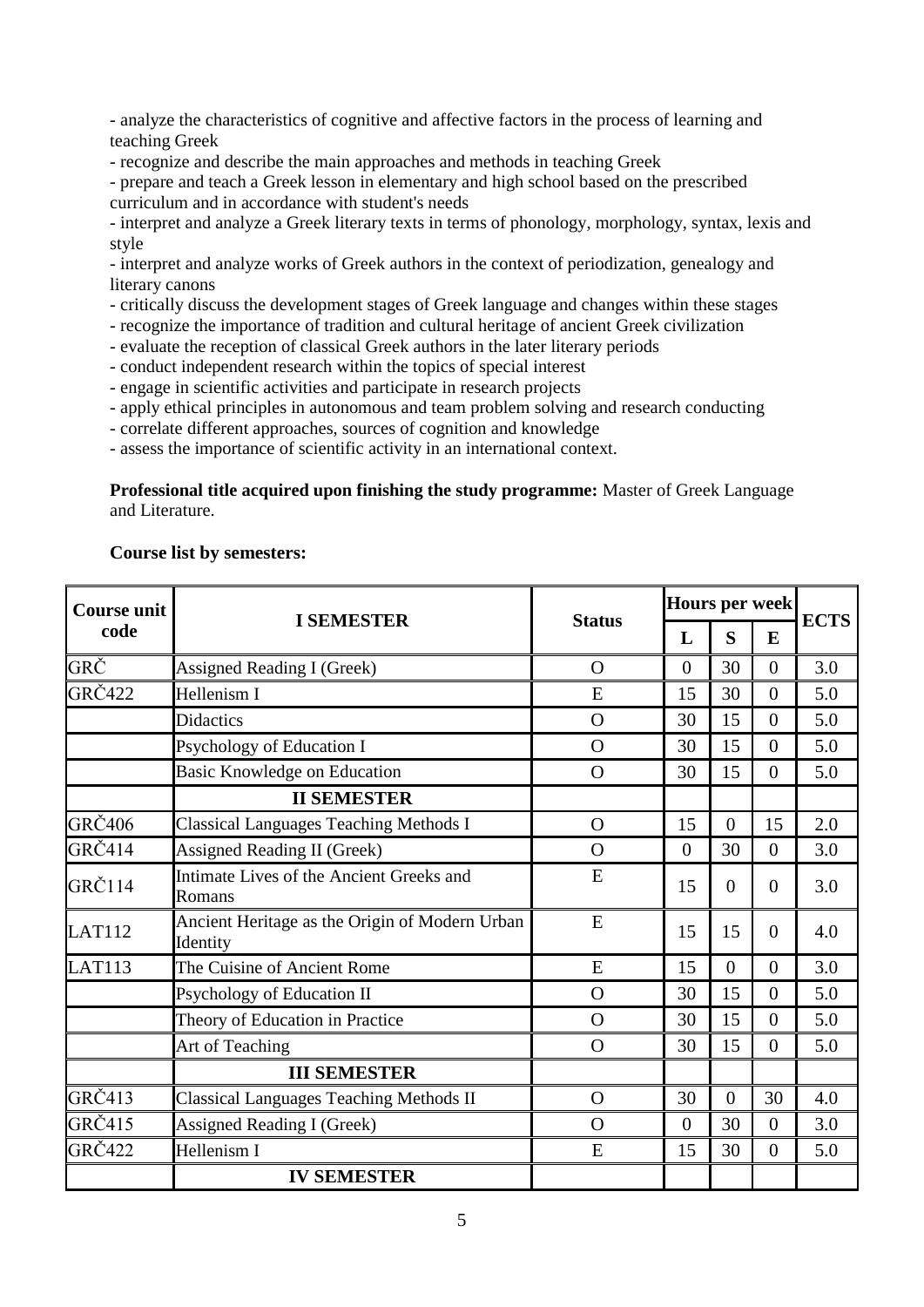| GRČ416                                   | M.A. thesis                                                |   |  | 13.0 |
|------------------------------------------|------------------------------------------------------------|---|--|------|
| GRČ114                                   | Intimate Lives of the Ancient Greeks and<br>Romans         | Е |  | 3.0  |
| LAT112                                   | Ancient Heritage as the Origin of Modern Urban<br>Identity | E |  | 4.0  |
| $\mathbf{L} \mathbf{A}$ T <sub>113</sub> | The Cuisine of Ancient Rome                                |   |  | 3.0  |

### **Graduate university study programme of Latin Language and Roman Literature - Teacher's Education (double-major)**

**Duration of the study: 4 semesters.** 

**Admission requirements:** Completed three-year undergraduate study programme of Latin Language and Roman Literature.

## **After having completed the graduate study programme, the student will be able to:**

- distinguish the basic aims and tasks of Latin language teaching

- analyze the characteristics of cognitive and affective factors in the process of learning and teaching Latin

- recognize and describe the main approaches and methods in teaching Latin
- prepare and teach a Latin lesson in elementary and high school based on the prescribed curriculum and in accordance with student's needs

- interpret and analyze a Latin literary texts in terms of phonology, morphology, syntax, lexis and style

- interpret and analyze works of Roman authors in the context of periodization, genealogy and literary canons

- critically discuss the development stages of Latin language and changes within these stages
- recognize the importance of tradition and cultural heritage of ancient Roman civilization
- evaluate the reception of classical Roman authors in the later literary periods
- conduct independent research within the topics of special interest
- engage in scientific activities and participate in research projects
- apply ethical principles in autonomous and team problem solving and research conducting
- correlate different approaches, sources of cognition and knowledge
- assess the importance of scientific activity in an international context

### **Professional title acquired upon finishing the study programme:** Master of Latin Language and Roman Literature.

| Course unit   | <b>I SEMESTER</b>                           | Hours per week<br><b>Status</b> |              | <b>ECTS</b> |  |         |
|---------------|---------------------------------------------|---------------------------------|--------------|-------------|--|---------|
| code          |                                             |                                 | $\sim$<br>30 |             |  |         |
| <b>LAT401</b> | Assigned Reading I (Latin)                  |                                 |              |             |  | $3.0\,$ |
| LAT423        | <b>Roman Theatre Art</b>                    |                                 |              | 30          |  | 5.0     |
| <b>GRČ303</b> | Fundamentals of the Modern Greek Language I |                                 |              |             |  | 3.0     |